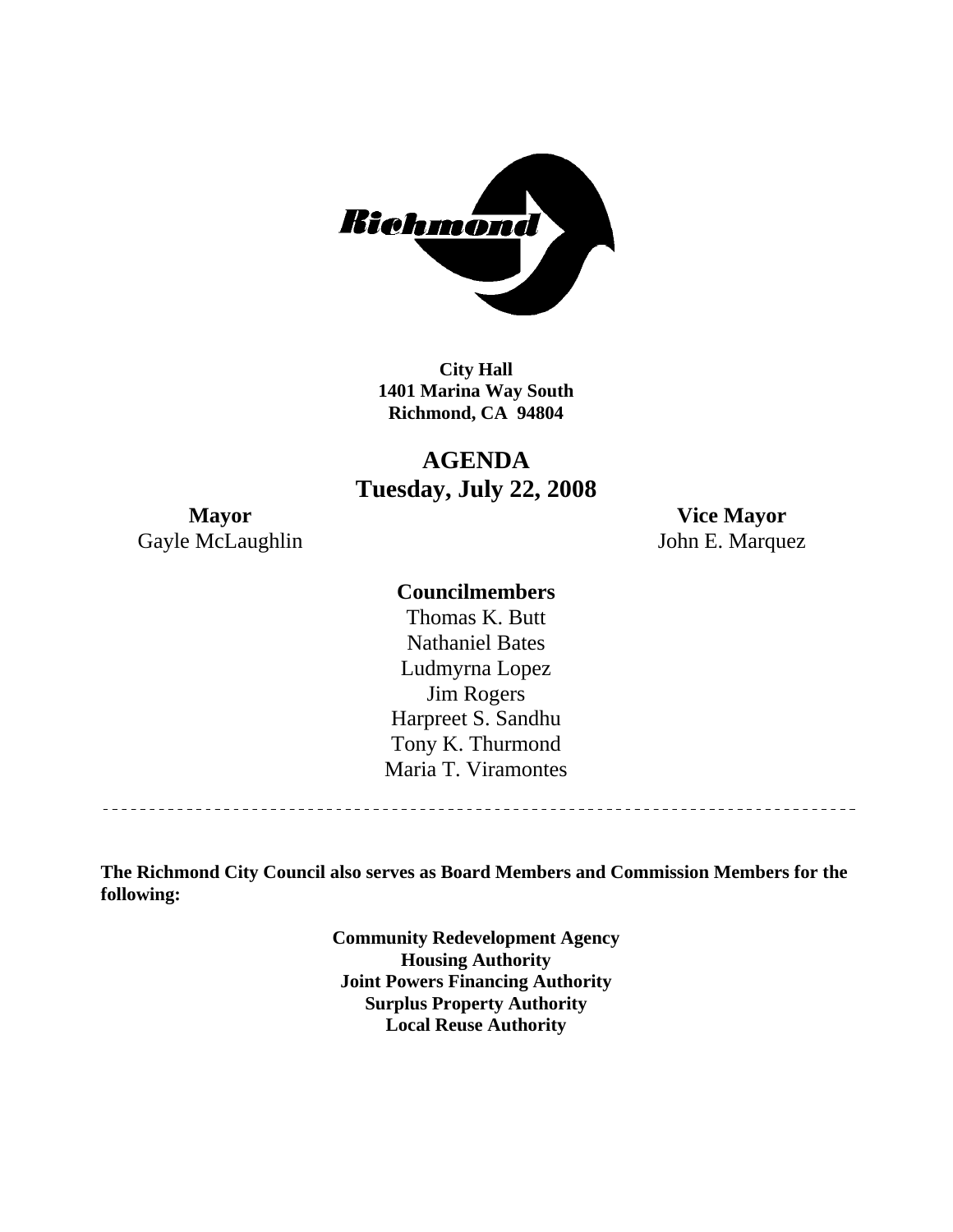# **MEETING PROCEDURES**

The City of Richmond encourages community participation at its City Council meetings and has established procedures that are intended to accommodate public input in a timely and time-sensitive way. As a courtesy to all members of the public who wish to participate in City Council meetings, please observe the following procedures:

**PUBLIC COMMENT ON AGENDA ITEMS:** Anyone who desires to address the City Council on items appearing on the agenda must complete and file a pink speaker's card with the City Clerk **prior** to the City Council's consideration of the item. Once the City Clerk has announced the item and discussion has commenced, no person shall be permitted to speak on the item other than those persons who have submitted their names to the City Clerk. Your name will be called when the item is announced for discussion. **Each speaker will be allowed TWO (2) MINUTES to address the City Council on NON-PUBLIC HEARING items listed on the agenda.** 

**OPEN FORUM FOR PUBLIC COMMENT:** Individuals who would like to address the City Council on matters not listed on the agenda or on **Presentations, Proclamations and Commendations, Report from the City Attorney, or Reports of Officers** may do so under Open Forum. All speakers must complete and file a pink speaker's card with the City Clerk **prior** to the commencement of Open Forum. **The amount of time allotted to individual speakers shall be determined based on the number of persons requesting to speak during this item. The time allocation for each speaker will be as follows: 15 or fewer speakers, a maximum of 2 minutes; 16 to 24 speakers, a maximum of 1 and one-half minutes; and 25 or more speakers, a maximum of 1 minute.** 

#### **SPEAKERS ARE REQUESTED TO OCCUPY THE RESERVED SEATS IN THE FRONT ROW BEHIND THE SPEAKER'S PODIUM AS THEIR NAME IS ANNOUNCED BY THE CITY CLERK.**

**CONSENT CALENDAR:** Consent Calendar items are considered routine and will be enacted, approved or adopted by one motion unless a request for removal for discussion or explanation is received from the audience or the City Council. A member of the audience requesting to remove an item from the Consent Calendar must complete and file a speaker's card with the City Clerk **prior to the City Council's consideration of Item C, Agenda Review.** An item removed from the Consent Calendar may be placed anywhere on the agenda following the City Council's agenda review.

*The City Council's adopted Rules of Procedure recognize that debate on policy is healthy; debate on personalities is not. The Chairperson has the right and obligation to cut off discussion that is too personal, too loud, or too crude.* 

**\*\*\*\*\*\*\*\*\*\*\*\*\*\*\*\*\*\*\*\*\*\*\*\*\*\*\*\*\*\*\*\*\*\*\*\*\*\*\*\*\*\*\*\*\*\*\*\*\*\*\*\*\*\*\*\*\*\***

# **Evening Open Session**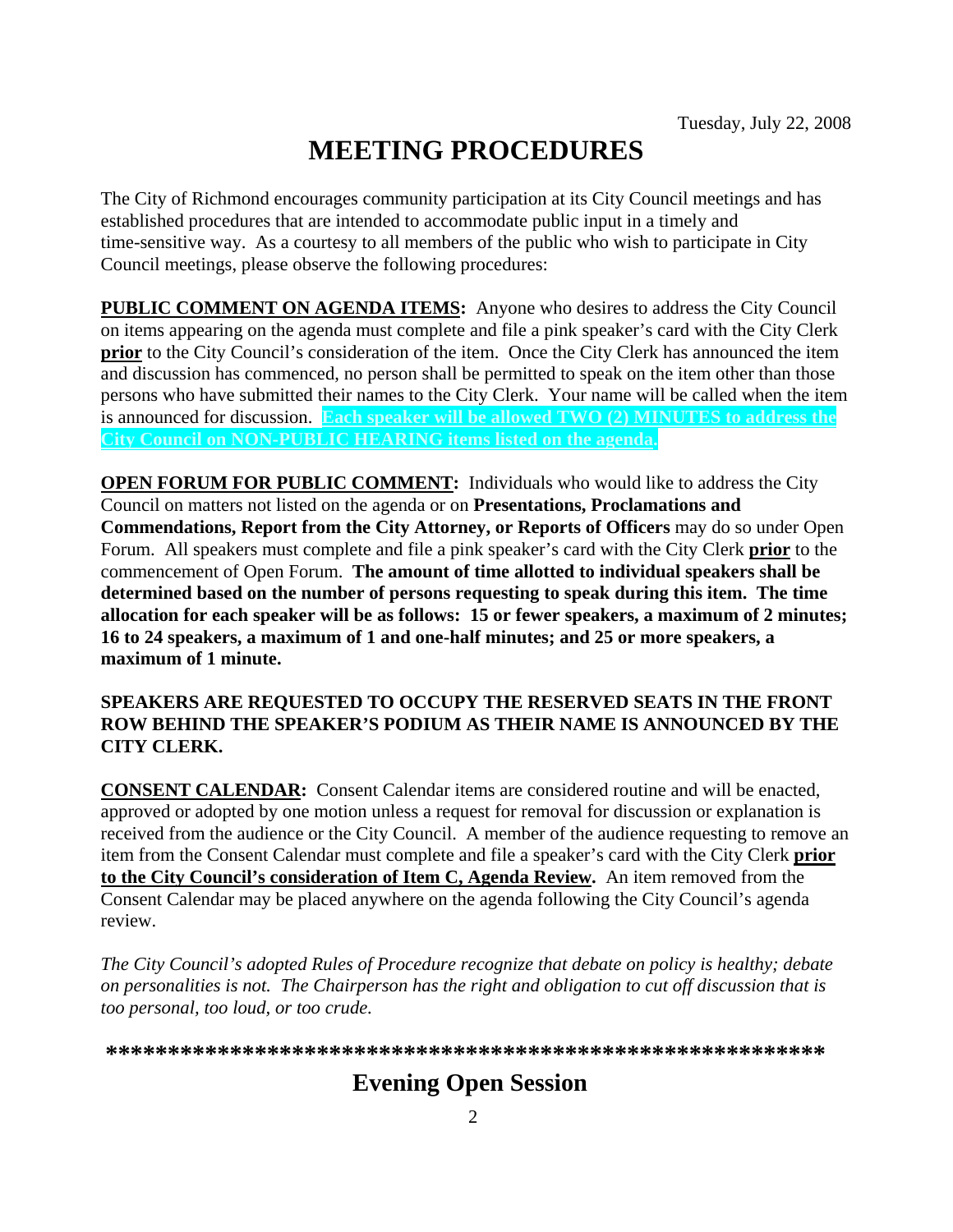6:00 p.m.

#### **A. ROLL CALL**

#### **B. PUBLIC COMMENT**

#### **C. ADJOURN TO CLOSED SESSION**

## **Closed Session**

#### Shimada Room of City Hall

#### **A. CITY COUNCIL**

**A-1.** LIABILITY CLAIMS - PENDING LITIGATION (Government Code Section 54956.9):

> Claimant: Penny Turner Agency Claimed Against: City of Richmond

#### **A-2.** CONFERENCE WITH LABOR NEGOTIATORS (Government Code Section 54957.6):

City Designated Representative(s): Bill Lindsay, Leslie Knight, Lisa Stephenson, Bruce Soublet, and Chris Magnus Counsel: Jack Hughes, Liebert Cassidy Whitmore Employee Organization or unrepresented employee(s): Richmond Police Officers' Association (RPOA), and Richmond Police Management Association (RPMA)

City Designated Representative(s): Bill Lindsay, Leslie Knight, Lisa Stephenson, and Bruce Soublet Counsel: Jack Hughes, Liebert Cassidy Whitmore Employee Organization or unrepresented employee(s): Local 21 and Local 1021 Retiree Medical Negotiations

# **CITY COUNCIL**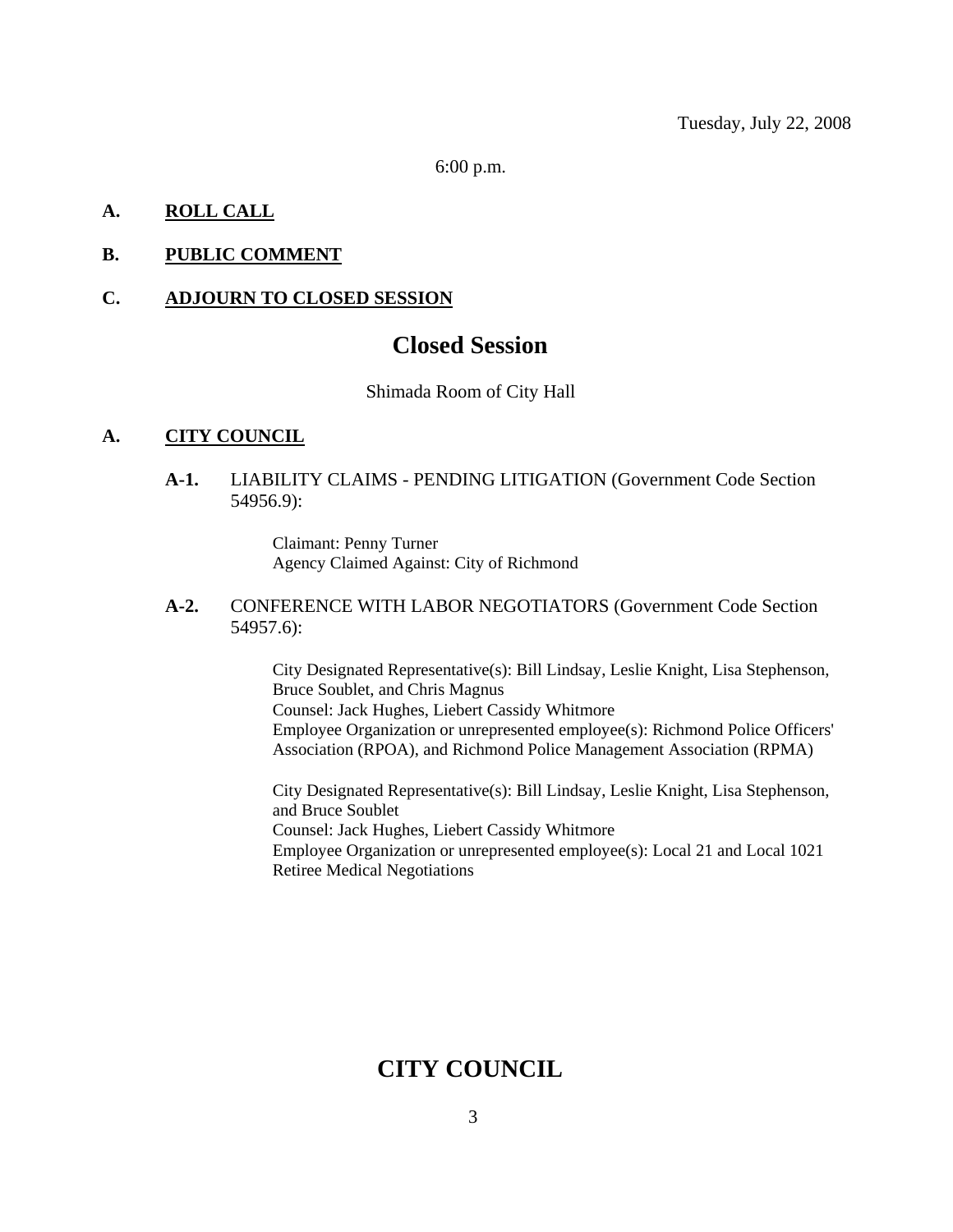7:00 p.m.

#### **PLEDGE TO THE FLAG**

#### **A. ROLL CALL**

#### **B. STATEMENT OF CONFLICT OF INTEREST**

#### **C. AGENDA REVIEW**

#### **D. PRESENTATIONS, PROCLAMATIONS, AND COMMENDATIONS**

- **D-1.** Proclamation recognizing the outstanding reporting style of the Richmond Globe Newspaper - Councilmember Bates (510-620-6581).
- **D-2.** Receive the Art Deco Society's 2008 Art Deco Preservation Award Planning Department (Richard Mitchell 620-6706).

#### **E. REPORT FROM THE CITY ATTORNEY OF FINAL DECISIONS MADE AND NON-CONFIDENTIAL DISCUSSIONS HELD DURING CLOSED SESSION**

#### **F. CONSENT CALENDAR**

- **F-1.** APPROVE a contract to lease a pair of two bedroom apartments to fulfill the residential component of Transitional Housing Program (Plus) Grant to provide housing for youth transitioning from the Foster Care System. The lease period is one year for both units, and the total lease amount for both apartments will not exceed \$35,000 - Employment & Training (Sal Vaca 307-8006).
- **F-2.** APPROVE a contract with Cypress Mandela Training Center, as required by the EDD Talent Transfer grant, to provide short term intensive construction skills training for Dislocated Workers. Term of the contract will be July 22, 2008, through March 30, 2010, in an amount not to exceed \$225,000 - Employment & Training (Sal Vaca 307-8006).
- **F-3.** ADOPT A RESOLUTION adjusting appropriations of the 2008-2009 Employment & Training Department Budget in the amount of \$500,000 to account for EDD Talent Transfer grant revenue received after the approval of the 2008-2009 budget - Employment and Training (Sal Vaca 307-8006).
- **F-4.** ADOPT A RESOLUTION authorizing the City of Richmond to levy special assessments against certain properties having unpaid accounts relating to Administrative Citations - Police Department (Chief Chris Magnus 620-6656).
- **F-5.** ADOPT A RESOLUTION authorizing the City of Richmond to levy special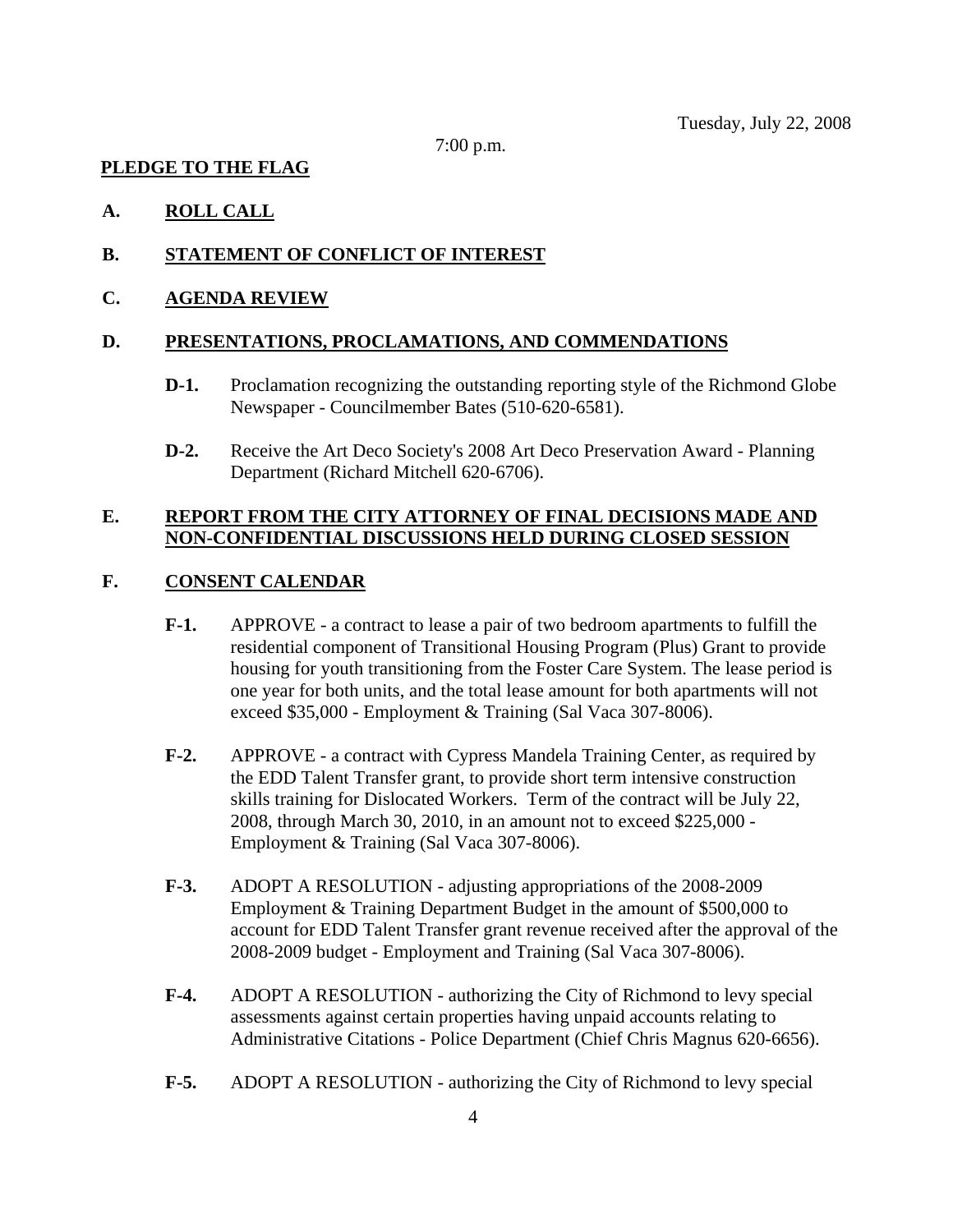Tuesday, July 22, 2008

assessments against properties having unpaid fines and assessments relating to cleanup notifications and inspections, lot cleanups and/or building board ups constituting a public nuisance under Richmond Municipal Code (RMC) Chapter 9.22 - Police Department (Chief Chris Magnus 620-6656).

- **F-6.** ADOPT A RESOLUTION approving the levy and collection of assessment in the Hilltop Landscape Maintenance Assessment District for Fiscal Year 2008- 2009 - Public Works (Yader A. Bermudez 231-3009).
- **F-7.** APPROVE purchase of an office trailer from Pacific Mobile Structures, Inc. to provide office space for staff and provide facilities for training at the City Corporation Yard in an amount not to exceed \$87,417.00 - Public Works (Yader A. Bermudez 231-3009).
- **F-8.** ADOPT AN ORDINANCE (second reading) setting the tax rate for the Tax Override Pension Fund for Fiscal Year 2008-2009 - Finance Department (James Goins 620-6740).
- **F-9.** ADOPT A RESOLUTION amending the City of Richmond's Position Classification Plan to add the new classification of Housing Asset Manager – Human Resources (Leslie Knight 620-6600).
- **F-10.** INTRODUCE AN ORDINANCE (first reading) establishing wages, salary, and compensation for the new classification of Housing Asset Manager (Salary Range: 067D \$7,509 - \$9,099/month) – Human Resources (Leslie Knight 620- 6600).
- **F-11.** ADOPT AN ORDINANCE (second reading) establishing wages, salary, and compensation for the new classification of Low Income Public Housing Asset Specialist (Salary Range: \$4,196 - \$4,952/month) – Human Resources (Leslie Knight 620-6600).
- **F-12.** ADOPT A RESOLUTION approving a lease with The Watershed Nursery ("WN") (lessee) for City-owned property located on Canal Boulevard adjacent to the wastewater treatment plant, for a base rent of \$300 per month, plus an additional rent representing tenant's share of the allocable operating expenses, for three years plus two successive one-year option periods, and authorizing the City Manager to execute the lease for the City of Richmond - City Manager's Office (Bill Lindsay 620-6512).
- **F-13.** APPROVE the following appointments: Youth Baseball Advisory Commission: Warren Spencer, Sr., term expires 7/22/11; Zhoushan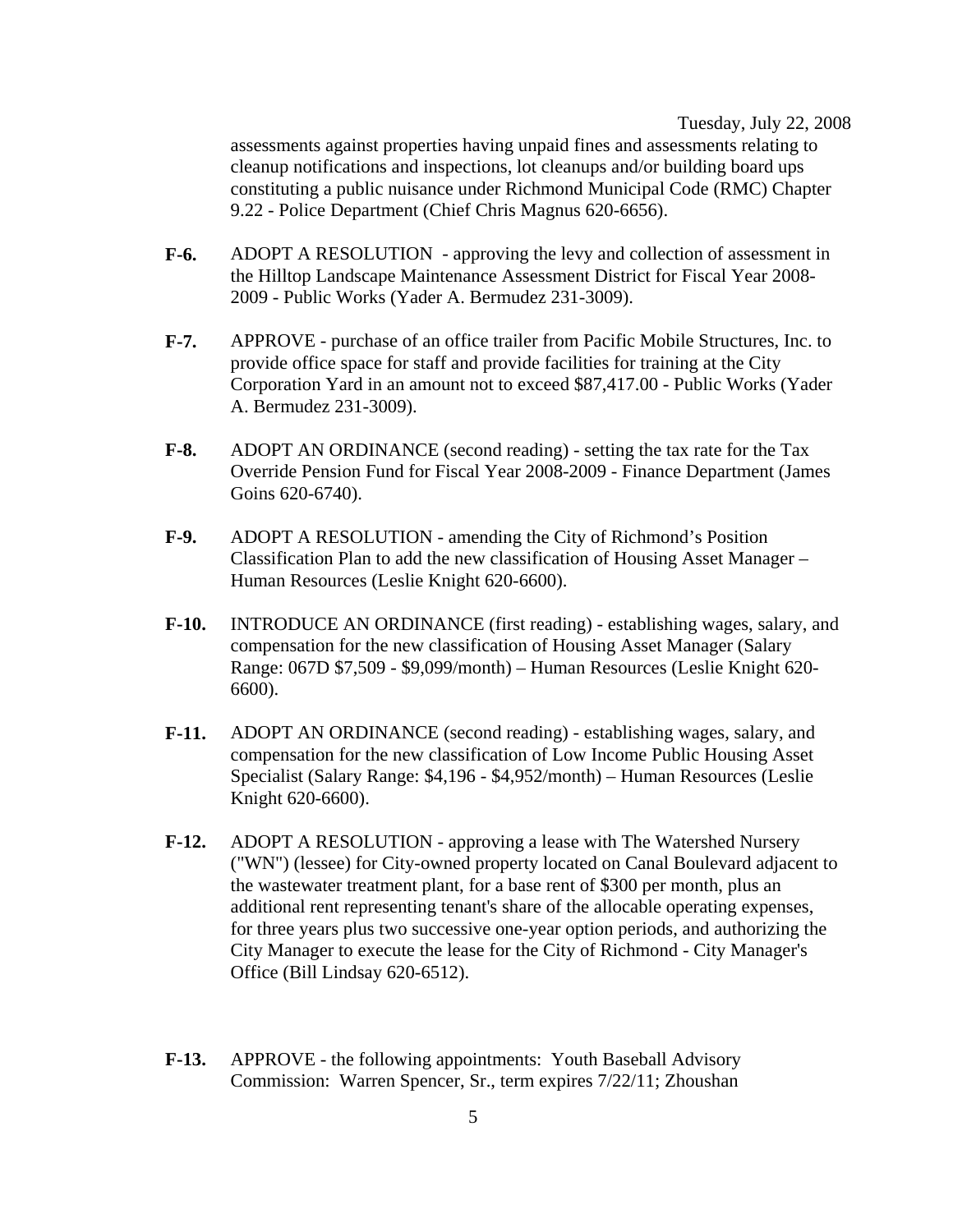Tuesday, July 22, 2008 Commission: Irma Anderson, James Bates, Rosemary Corbin, Karen Leong Fenton, Walter Fong, Jim McMillan, Judith Morgan, Katrinka Ruk, Lonnie Washington, Jr., and Lucy Zhou - Mayor McLaughlin (620-6503).

- **F-14.** ADOPT A RESOLUTION Amending the City of Richmond Classification Plan to add the classification of Code Enforcement Supervisor - Human Resources (Leslie Knight, 620-6600)
- **F-15.** INTRODUCE AN ORDINANCE (first reading) establishing the wages, salary, and compensation for the new classification of Code Enforcement Supervisor (Salary Range: 063A \$6,296 - \$7,653/month) - Human Resources (Leslie Knight 620-6600).
- **F-16.** APPROVE the minutes of the Regular Meeting of the Richmond City Council held on July 1, 2008, and the Special Meeting held on July 8, 2008 - City Clerk's Office (Diane Holmes 620-6513).

#### **G. PUBLIC HEARINGS**

**G-1.** Public Hearing on the subject appeal, and either affirm, modify, or reverse the Planning Commission's conditional approval to construct a single-family residence on a substandard lot located at the corner of Vine and Terrace Avenues - Planning Department (Richard Mitchell 620-6706).

#### **H. OPEN FORUM FOR PUBLIC COMMENT**

- **I. AGREEMENTS**
- **J. RESOLUTIONS**

#### **K. ORDINANCES**

**K-1.** ADOPT AN ORDINANCE (second reading) - establishing a quorum of the Design Review Board as a majority of currently serving members, provided that a quorum shall be no fewer than three members and at least three affirmative votes shall be required for adoption of a motion - Planning Department (Richard Mitchell 620-6706).

#### **L. COUNCIL AS A WHOLE**

**L-1.** REVIEW - the proposed Fiscal Year 2008-2013 Five-Year Capital Improvement